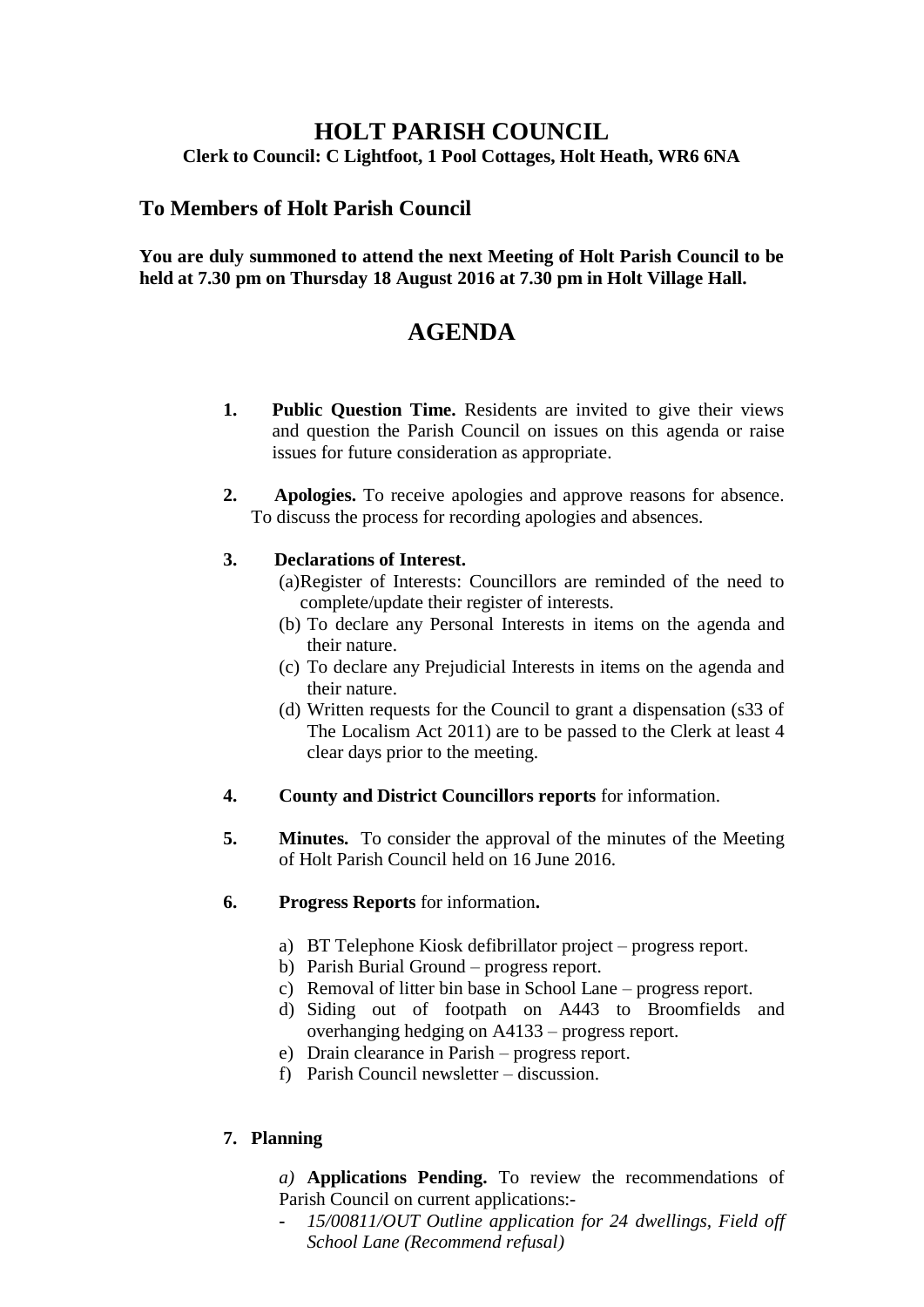- **-** *16/00869/FUL Change of use from agricultural to mixed use agricultural and class D1 (Non educational and training centre). Former site of Ball Mill Quarry, Church Farm, Grimley (Recommend Approval)*
- **-** *16/00919/FUL St Martins Church, Extension to existing graveyard (Declared an interest).*
- **-** *16/01018/FUL Land at ()S7848 6250) Ockeridge, Wichenford (Being circulated)*
- **-** *16/01064/FUL Unit 15, Top Barn Business Centre, Worcester Road, WR6 6NH (Being circulated)*

## **b) Approvals/Refusals.**

- **-** *16/00497/FUL Proposed erection of a single dwelling, Tweenways, Holt Heath, Worcester (Withdrawn).*
- **-** *16/00516/HOU. Extension to existing dwelling and detached garage, 11 Cherry Orchard, WR6 6ND. (Approved)*
- *c) 16/00651/HOU First floor side extension, 2 Lambourne Orchard,(Approved)*
- *d) 16/00598/FUL Proposed outdoor riding arena, 1 Cherry Tree Barn, Nauton Farm, WR6 6NG (Approved)*

## e) **Other Planning Issues.**

**-** *Appeal No. J1860/W/15/3138717 Land Adjacent to Millennium Green, Holt Heath. Outline application with all matters reserved, for a proposed residential development of up to 40 dwellings, including 40% affordable dwellings. (Recommend Refusal).*

Replacement of Appeal with Hearing. Submissions to reach Planning Inspectorate by 8 July 2016.

Hearing Date notification - Wednesday 14 September 2016.

#### **8. Finance**

- a) To note the current bank balances.
- b) To consider payments in accordance with the attached schedule.
- c) To review the current spend against budget.
- d) To note the status of the audit.
- e) To note details of VAT reclaim.

### **9. Correspondence for Information.**

To discuss items circulated prior to the Meeting.

#### **10. Clerk's report on Urgent Decisions since the last Meeting**

a) To discuss the recruitment of a new Parish Footpaths Officer.

#### **11. Councillor's reports and items for future agendas.**

#### **12. Date of next meeting.**

The date of the next meeting of Parish Council is confirmed as Thursday 15 September 2016.

Signed